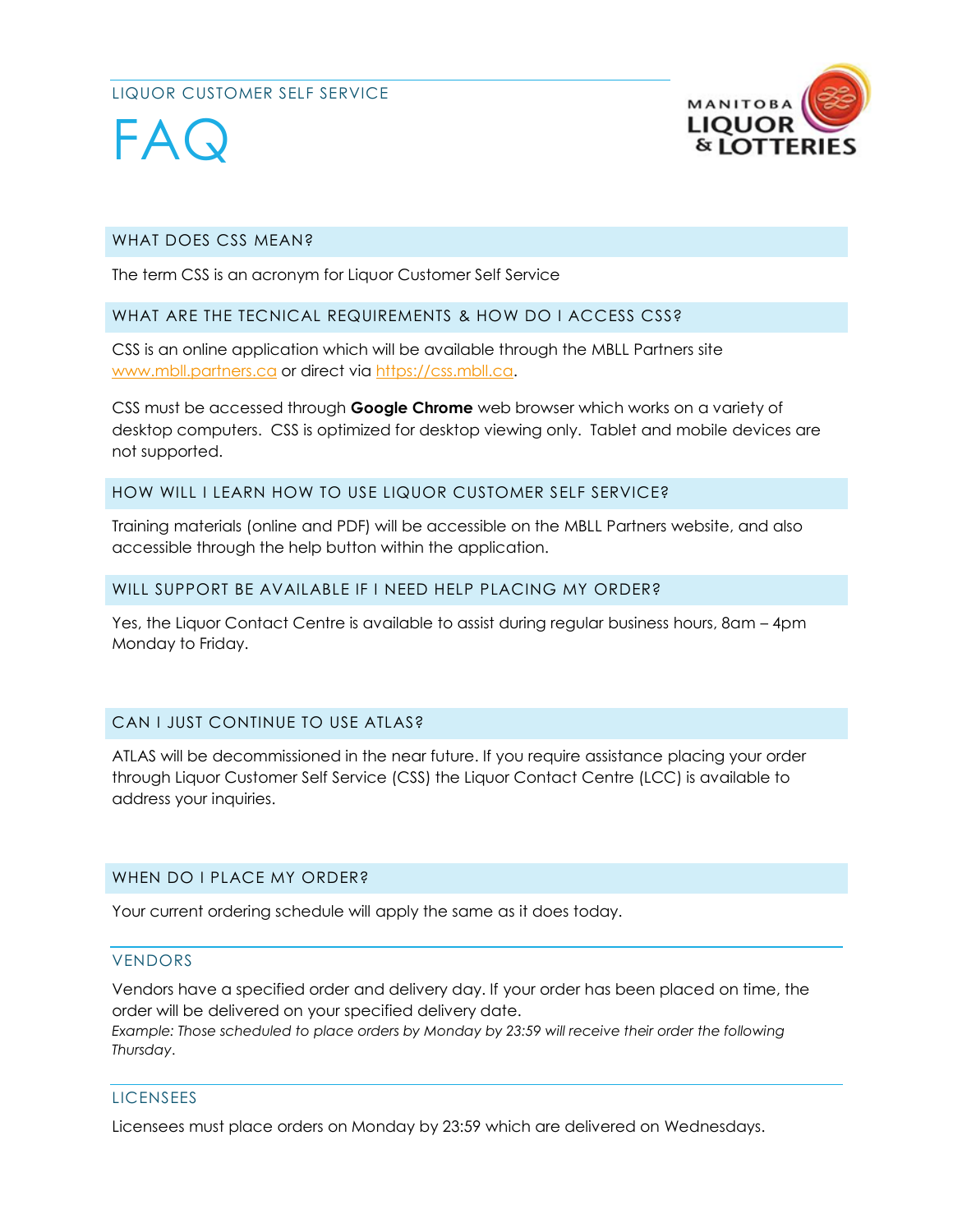#### I'VE LOCKED MYSELF OUT, HOW DO I RESET MY PASSWORD?

Contact the Admin(s) setup to the company account to unlock your profile and/or change your password. If you are the Admin and do not have a second Admin role available to unlock your account, contact the Liquor Contact Centre during regular business hours at 204-957-2500 ext. 5500. We recommend setting up a second Admin role to ensure no loss of access.

#### HOW DO I KNOW IF MY ORDER HAS BEEN RECEIVED?

Select the 'Pending Orders' icon on the home screen, if your order has successfully been placed it will show as the first order at the top of this list.

#### WHERE IS MY ORDER?

Select the 'Pending Orders' icon on the home screen. You can see the current status of your order under the *order status* column for MBLL warehoused items. For order status updates of privately distributed products the applicable distributor will need to be contacted, the Liquor Contact Centre cannot see shipping status for any private distributors. See the **Contact Information** section below.

#### HOW DO I CANCEL MY ORDER?

There is a short window immediately after placing the order that you can contact the Liquor Contact Centre at 204-957-2500 ext. 5500 during regular business hours and they may be able to cancel the order.

### CAN I MAKE CHANGES TO AN ORDER THAT HAS ALREADY BEEN PLACED?

*(add/remove/edit quantities)*

For MBLL warehoused orders, there is a short window immediately after placing the order that you can contact the Liquor Contact Centre at 204-957-2500 ext. 5500 during regular business hours and they may be able to edit the order.

For Privately Distributed orders, the order must be cancelled and re-ordered. This may alter the delivery time.

#### HOW DO I RETURN A PRODUCT?

After you have received your order, if you would like to return an item. Please contact MBLL Commercial Retail Partners department. Commercial retailers should reach out to their respective sales manager, On-Premise accounts please contact the Licensees Sales Coordinator. See the **Contact Information** section below.

For privately distributed items/orders\*, please contact the applicable distributor directly for instruction on how to process the return through them. See the **Contact Information** section below.

\* Privately distributed products may require the approval of the supplier prior to return.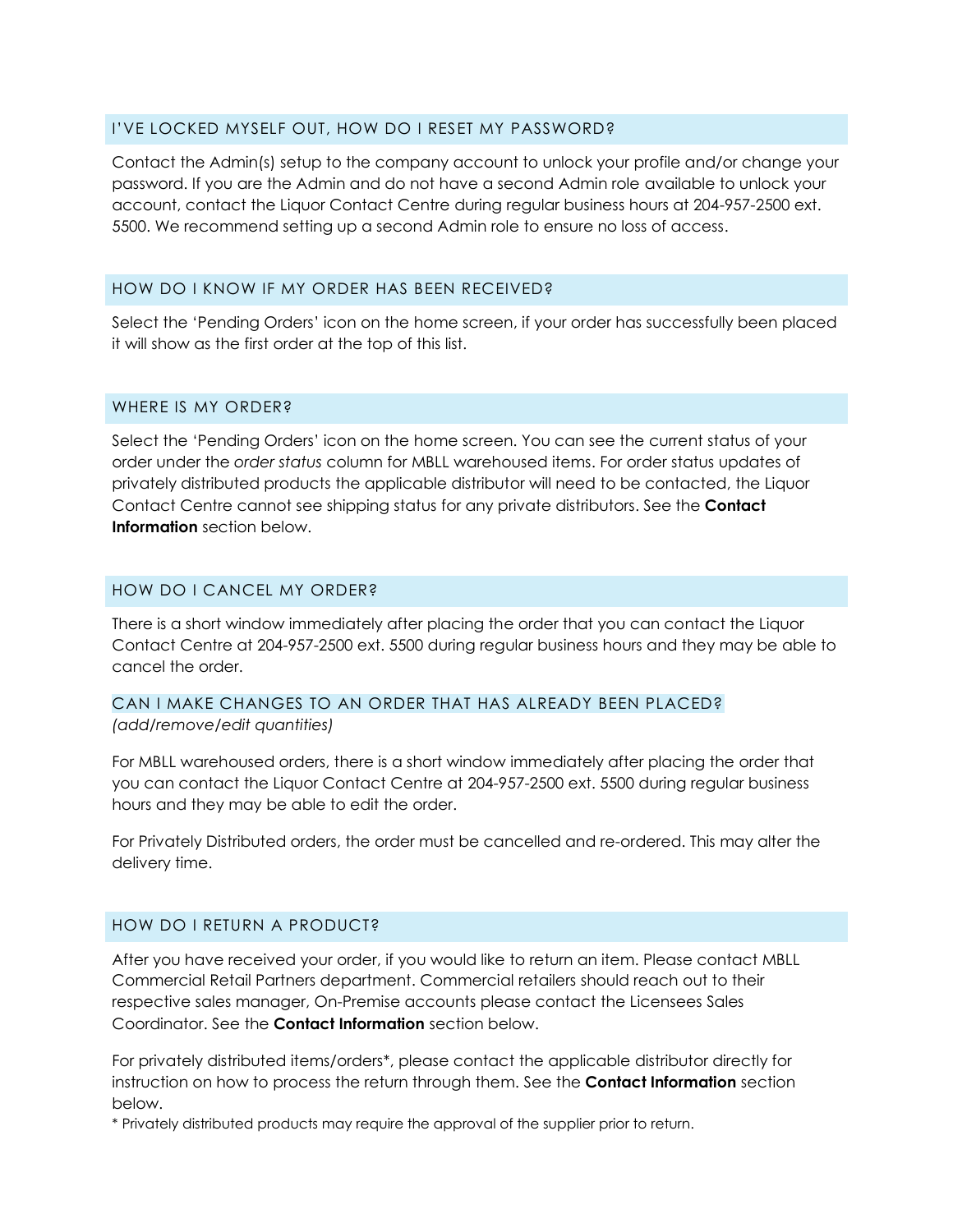#### I HAVE RECEIVED AN INCORRECT ITEM/MISSING AN ITEM ON MY ORDER

If your order does not match your invoice, contact the Liquor Contact Centre 204-957-2500 ext. 5500 regarding the discrepancy.

#### HOW CAN I CHANGE MY CONTACT INFORMATION?

If you require any updates to your contact information, please send an email titled "Contact Information Change Request" outlining the required changes to [accounting@mbll.ca](mailto:accounting@mbll.ca?subject=Contact%20Information%20Change%20Request)

#### HOW CAN I VIEW PRODUCT BULLETINS, PRICE LISTS AND INFORMATIONAL MEMOS?

From the CSS homepage, select the *Bulletin Listing* icon. This module allows you to view and download price lists, product bulletins and memos.

Bulletins currently available to you will be listed in descending date order.

To view/download a bulletin, select the paper clip icon  $\ll$  on the applicable bulletin row. Once the document has opened it can be downloaded/saved to your personal desktop.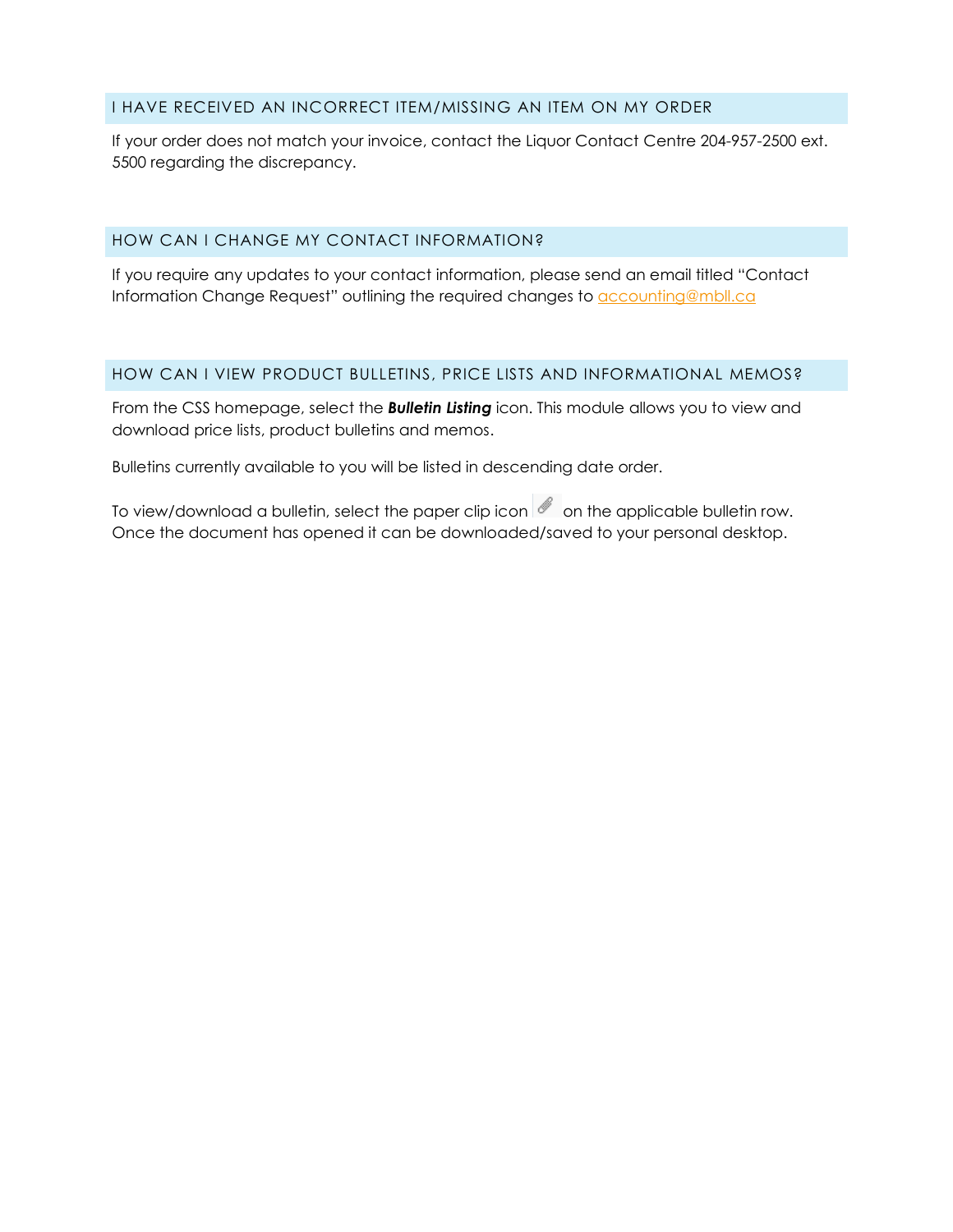## CONTACT INFORMATION

| <b>CONTACT</b>        | PHONE NUMBER           | EMAIL ADDRESS               |
|-----------------------|------------------------|-----------------------------|
| Liquor Contact Centre | 204-957-2500 ext. 5500 | LiquorContactCentre@mbll.ca |

| <b>MBLL SALES MANAGERS</b>                                     |                        |
|----------------------------------------------------------------|------------------------|
| <b>CONTACT</b>                                                 | <b>EMAIL ADDRESS</b>   |
| Grant Kennedy<br>Manager, Commercial<br><b>Customer Sales</b>  | Grant.Kennedy@mbll.ca  |
| John Buchanan<br>Manager, Commercial<br><b>Customer Sales</b>  | John.Buchanan@mbll.ca  |
| Eric Scheepers<br>Manager, Commercial<br><b>Customer Sales</b> | Eric.Scheepers@mbll.ca |
| <b>Brooke Dmytriw</b><br>Licensee Sales Coordinator, On        | Brooke.Dmytriw@mbll.ca |

#### PRIVATE DISTRIBUTORS

Premise Customers

| <b>CONTACT</b>                     | <b>EMAIL ADDRESS</b>         |
|------------------------------------|------------------------------|
| Brewers Distributor Ltd.           | custservmb@bdl.ca            |
| Barn Hammer Brewing                | sales@barnhammerbrewing.ca   |
| <b>Black Wheat Brewing</b>         | ted@blackwheatbrewing.ca     |
| Brazen Hall Kitchen & Brewery      | stefan@brazenhall.ca         |
| Dead Horse Cider Company           | deadhorsecider@gmail.com     |
| Fort Garry Brewing Company         | info@fortgarry.com           |
| Half Pints Brewing Company         | elise@halfpintsbrewing.com   |
| Kilter Brewing Company             | sales@kilterbrewing.co       |
| Little Brown Jug Brewing Company   | kristin@littlebrownjug.ca    |
| Minhas Creek Craft Brewing Company | warehousemb@damngoodbeer.biz |
| Nonsuch Brewing Company            | logan@nonsuch.beer           |